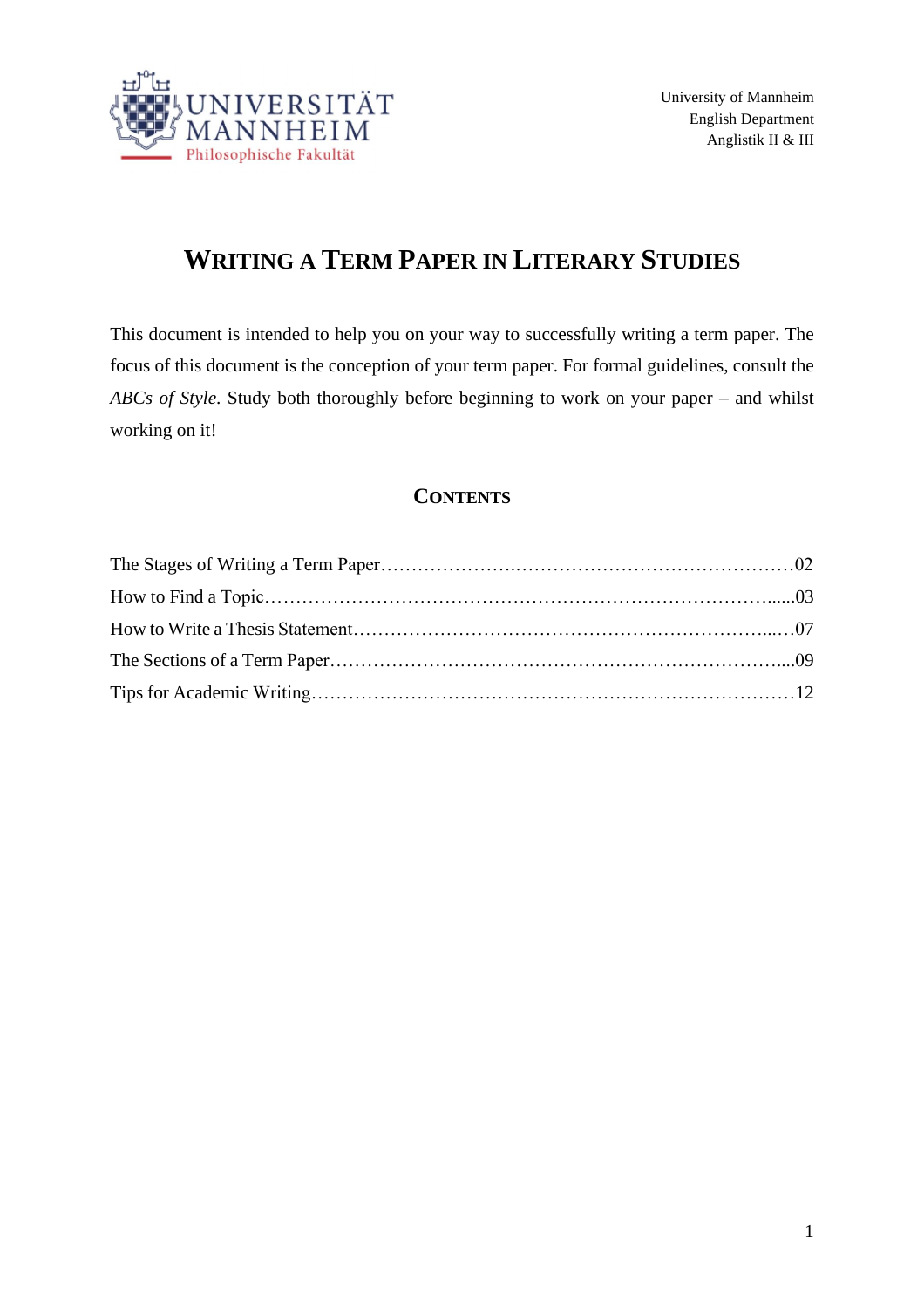University of Mannheim English Department Anglistik II & III

# **THE STAGES OF WRITING A TERM PAPER**

The following is a rough outline; there is no ultimate guide on how to proceed. In practice, these stages often overlap.

#### **I. Thinking about a topic / brainstorming**

Flick through the primary text(s) and select relevant passages. It can be useful to conduct first research at this point. Try to formulate a possible thesis statement.

## **II. Consult your instructor**

Discuss your topic (and preliminary thesis statement) with your instructor. They can also help you if you have difficulties coming up with or narrowing down your topic.

## **III. Find suitable research literature and re-read your primary text(s)**

Take notes of both secondary literature and your own thoughts pertaining to the text. Decide on the passages that you want to discuss. Organize your notes in the next step.

# **IV. (Preliminary) thesis statement and table of contents**

You should by now know what you are writing about and what you will be arguing. Some writers need a detailed roadmap; others are better at organizing their thoughts while writing (note that the second approach will probably require more revision). It may be tempting to skip planning, but a detailed, thorough plan/expose/outline leads to a well-organized, focused paper.

## **V. Writing**

Adjust your thesis statement and table of contents while writing if necessary.

# **VI. Revision**

Thoroughly proof-read your paper and revise sections lacking in structure or coherence. Check if your paper adheres to the formal guidelines given in the *ABCs of Style* and correct all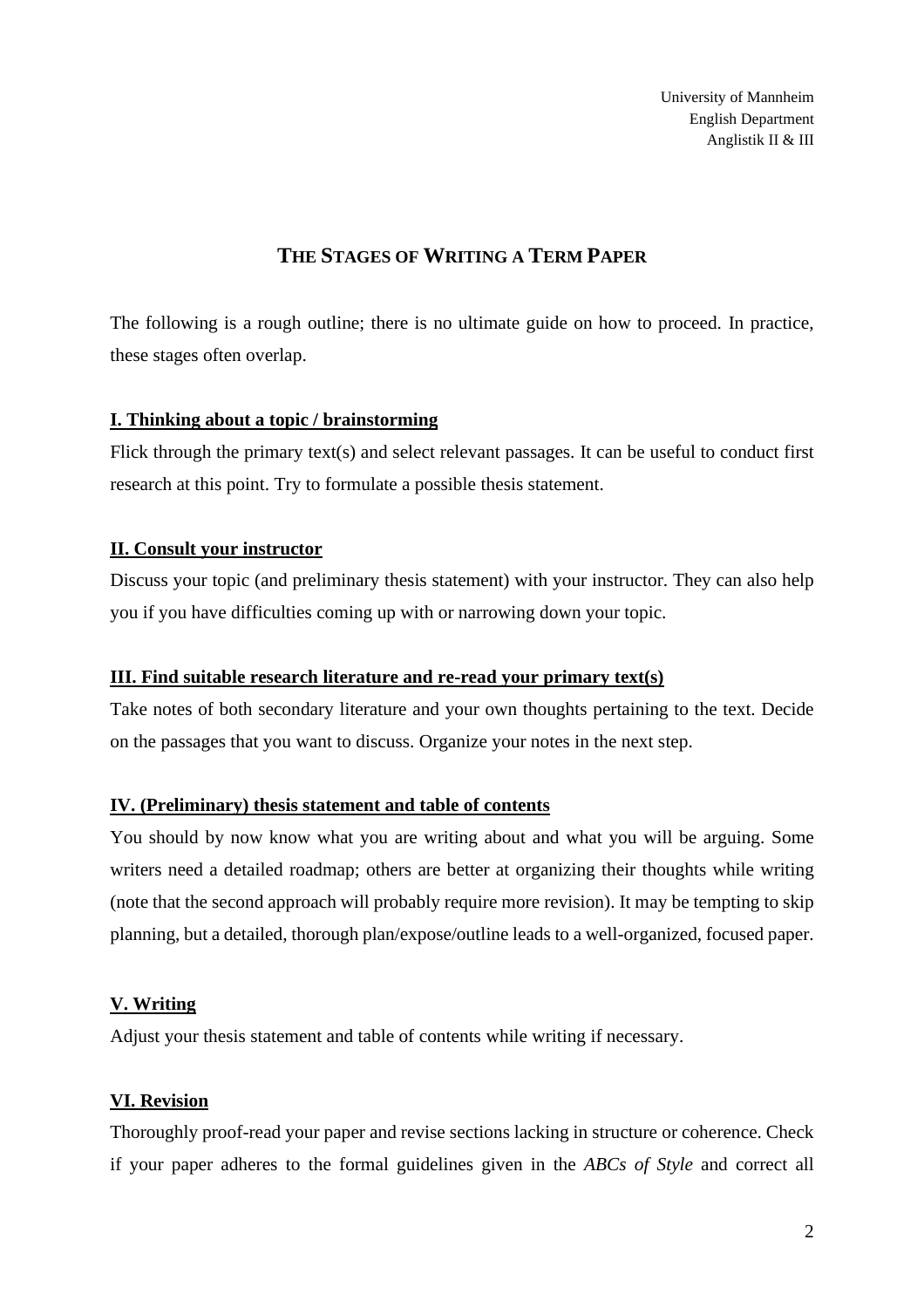mistakes. Be sure to give yourself enough time to take a break and read your paper from the reader's perspective.

#### **VII. Submission**

Include certificates of the Study Skills tutorials (*Proseminar*-level only) as well as the signed statement of non-plagiarism.

# **HOW TO FIND A TOPIC**

The first thing to do when writing a term paper is to determine your topic. When searching for a topic for your term paper, consider the following aspects:

## **Useful Constraint**

While it seems obvious that a term paper should deal with one (or more) primary texts and a specific topic for analysis (e.g. "Race in Toni Morrison's *Beloved*" or "Gender in C.P. Gilman's 'The Yellow Wallpaper'"), this linear approach (i.e.  $A = Text to B = Topic$ ) is usually too broad in scope and tends to lead to very general research questions. Yes, race is an important aspect in the novels of Toni Morrison, and Gilman's short story "The Yellow Wallpaper" undoubtedly deals with issues of gender, but these are premises, not topics.

#### **Scope and Scale**

Often the most difficult aspect in finding a topic is not the selection of the primary materials in combination with a theory or theme, but to introduce an element of useful constraint into the topic that will both limit the scope of investigation while also allowing for a complex analysis. On average, term papers have a length of 12-20 pages. You can write entire book-length dissertations on the representation of race in the novels of Morrison and would still need to streamline your argument.

## **Be specific**

It is therefore vital for a term paper to find a topic that is both open enough to actually invite investigation and granular enough to be adequately covered within the parameters of a term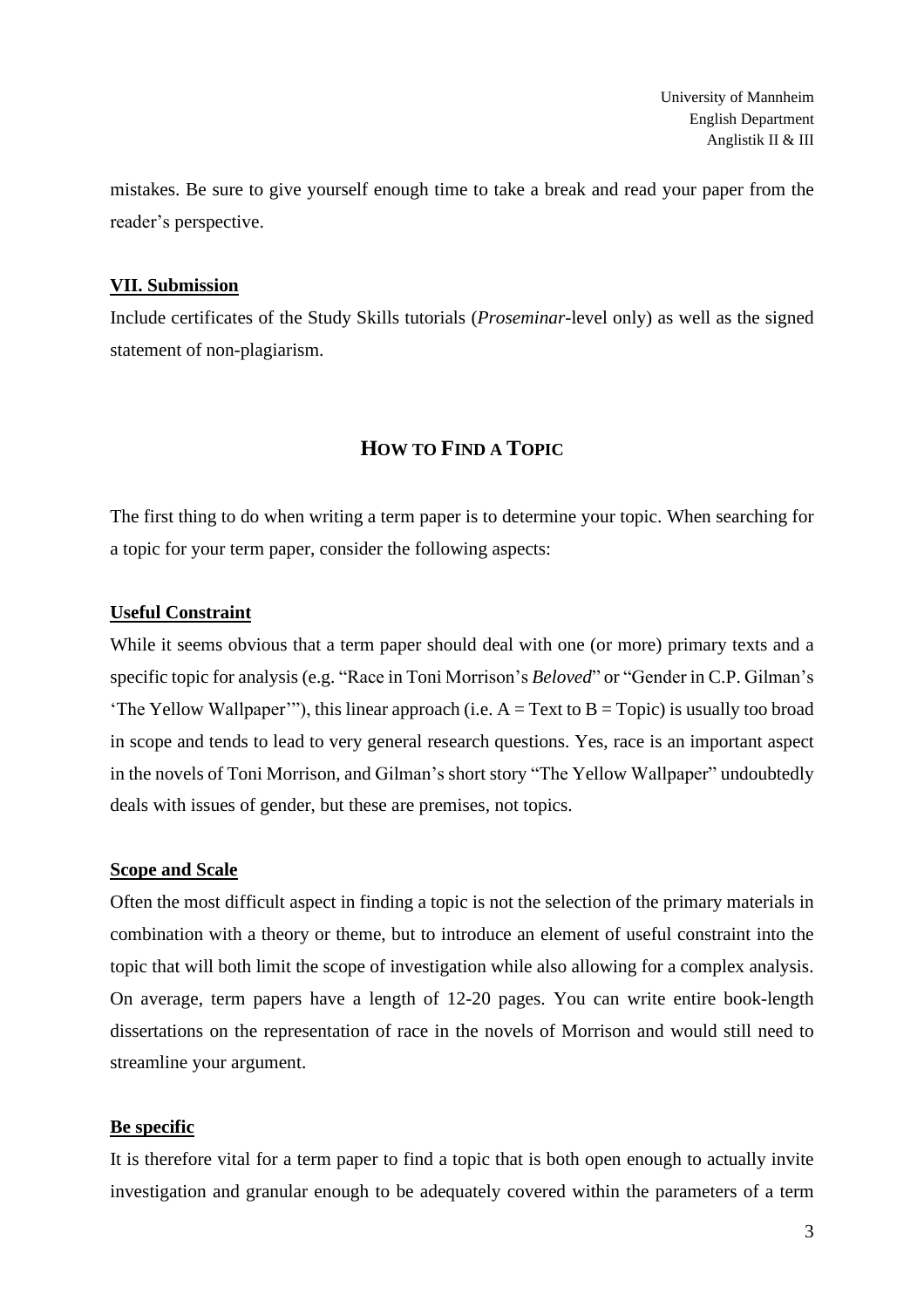paper (including introduction, theoretical section, analysis, and conclusion). Usually, this means: go smaller, not bigger. You are supposed to deal with a concrete textual example, while also reaching a high level of abstraction in your arguments. Abstraction is not the same as generalization.

Rather than claiming that "The Yellow Wallpaper" allows you to understand the situation of women in the late nineteenth century, consider the specific modalities of the text: the short story uses gothic tropes; is initially presented as a diary; revolves around secret and hidden texts; and is about a woman who "gets out," but also ends up crawling around her bedroom. These specific instances are unique to the story and should be the primary focus of your analysis. To argue that the story is about misogyny or the disenfranchisement of women in a patriarchal society is certainly true, but also so glaringly obvious that it does not require further analysis. Instead, the analysis should focus on how *exactly* this *specific* text represents and deals with issues of sexism, power, agency, and resistance.

#### **Form matters**

In this context, the form of the primary text (style, mode of narration, focalization etc.) is especially important for the particularity of the work in question. A literary analysis should never only focus on plot or characterization, but on form and context as well.

A good way to achieve a balance between abstraction and specificity is to think of your topic not in terms of a straight line (primary text - theme) but in terms of a triangle (e.g. primary text A - primary text B - theme; or: primary text A - theme A - theme B).

## **Triangulation**

In the context of a term paper, triangulation means including a third component of analysis that will limit the scope of investigation *and* increase the complexity of the argument. Instead of deciding on a broad — and ultimately self-evident and uninteresting — topic like "Gender in 'The Yellow Wallpaper'", introduce a third (or even a fourth) element in your research. Such as: "Gender Norms and Gothic Tropes in 'The Yellow Wallpaper'", "Gendering Mental Health in 'The Yellow Wallpaper'", "Gender, Sentimentalism, and Female Resistance in 'The Yellow Wallpaper'", "Gender, Diary Writing, and Resistance in 'The Yellow Wallpaper'" etc.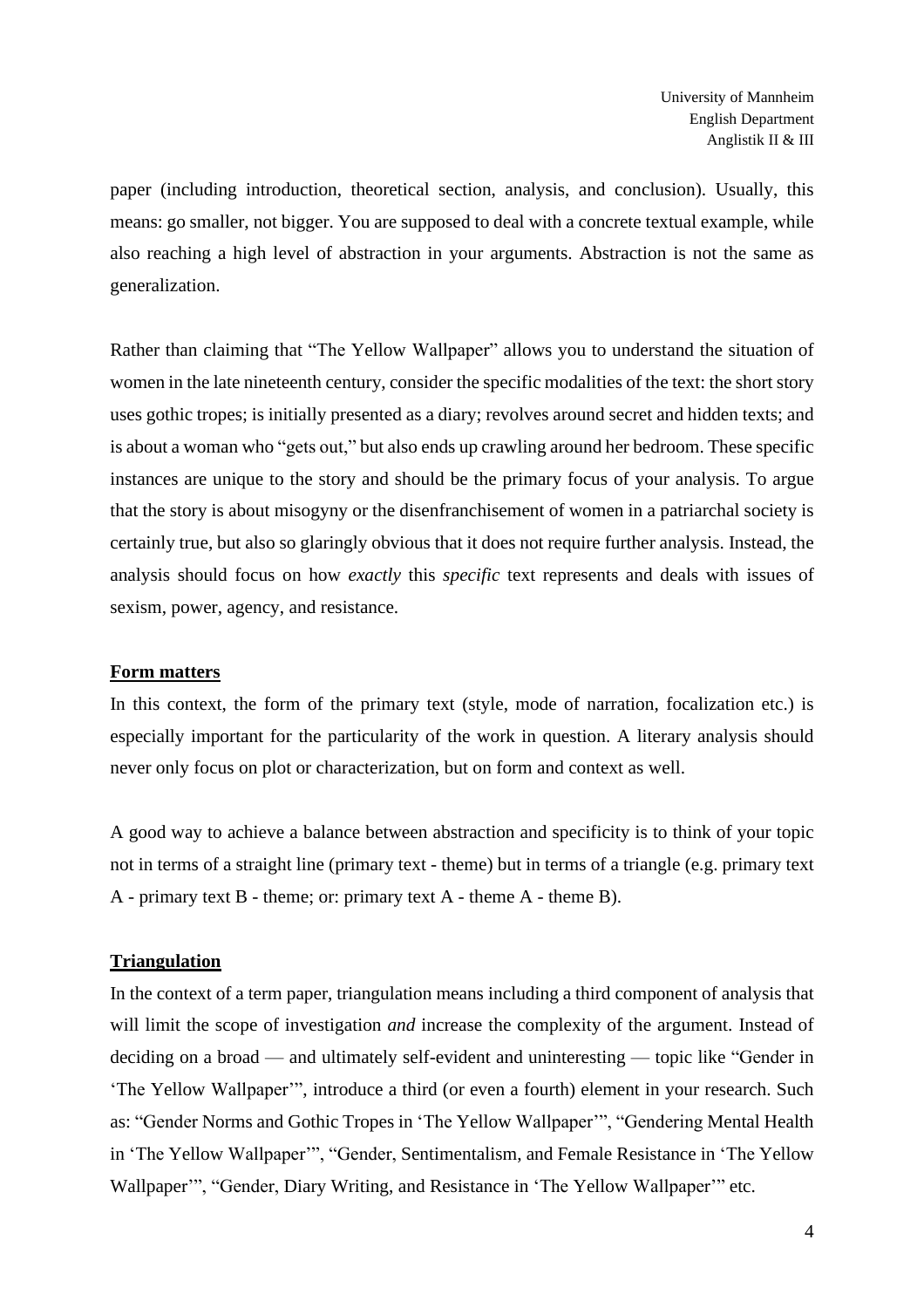University of Mannheim English Department Anglistik II & III

By triangulating your topic, you will also be able to research very specific secondary and theoretical materials and establish a much more relevant framework for your analysis. If, for example, the term paper is about "Gendering Mental Health in 'The Yellow Wallpaper'" instead of "Gender in 'The Yellow Wallpaper'", you can research concrete academic literature on discourses of gender, mental health, and patriarchal medical practices in the late nineteenth century (i.e. the time in which the story was first published) rather than having to start by defining "gender" in general on 3-4 pages and then trying to make such a broad definition the basis of the analysis of the short story. Here are some examples for triangulating a topic:



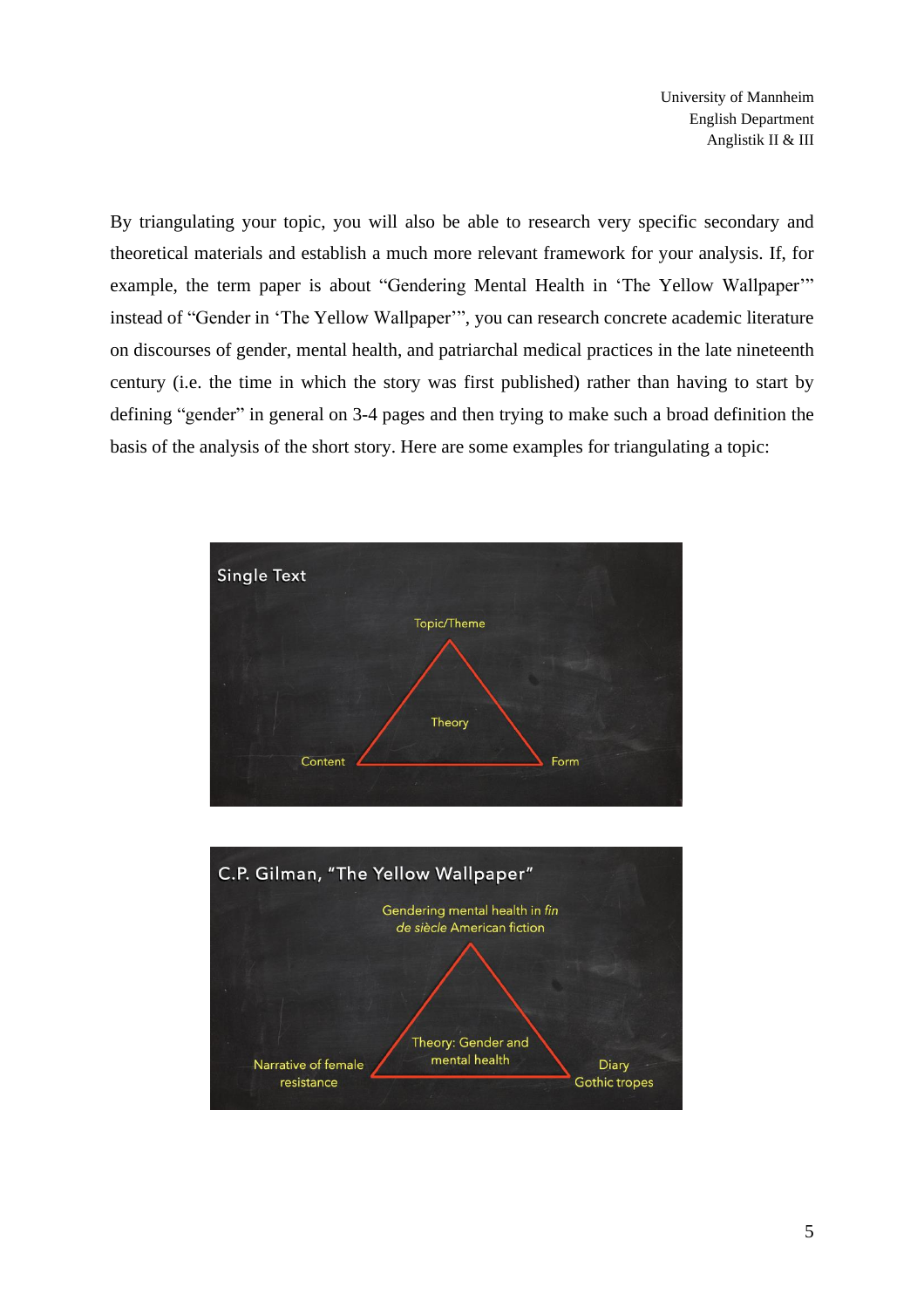University of Mannheim English Department Anglistik II & III





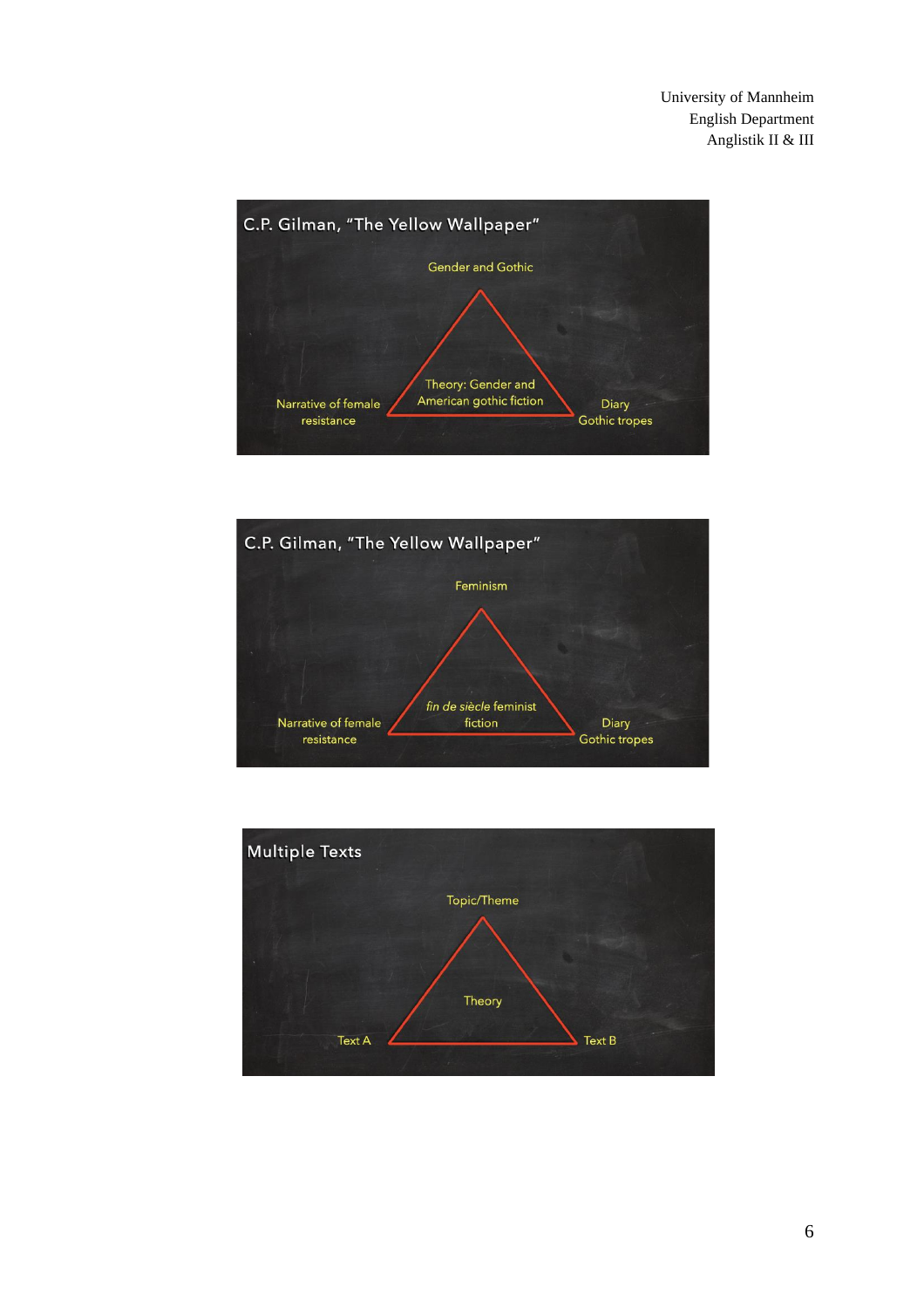## **HOW TO WRITE A THESIS STATEMENT**

A good thesis statement is the foundation of a good research paper as well as of a successful oral exam. It informs the readers about how you will interpret the given material and it tells them what to expect from your paper. It already answers the questions that are raised in the paper and thus provides an interpretation of the text. While thesis statements can reference relevant theories, they should primarily reflect your position, evaluation, and interpretation of the sources. Note that the thesis statement is not the same as your topic. It is intended to be precise and informative, yet also as concise as possible. It is usually not longer than one or two sentences.

#### **Criteria for a convincing thesis statement**

The thesis statement should focus on one main argument which justifies discussion. It is not descriptive of the primary text(s) but considers the topic from an abstract, analytical point of view. Thesis statements are contestable; they cannot be answered with a simple yes or no. Your thesis statement should be tailored to reflect the scope of the paper. The thesis statement uses direct language and a focused, logical style. In your thesis statement, you take a stand and clearly assert your position. Therefore, it is always phrased as a statement, not as a question.

## **How to come up with a thesis**

Writing a thesis statement is a process that requires a lot of work and thinking. Before you develop an argument on any topic, you need to work through the material thoroughly, collect and organize evidence, and consult secondary literature. Doing this work will help you to develop a "working thesis" that includes your basic idea and argument, but which will probably need adjustment during the writing process.

While it is necessary and helpful to write a thesis statement before you begin writing your paper, don't forget that your thesis might change during the course of working on your paper. Therefore, revisit the statement and reflect if it still matches the argument put forth in your paper.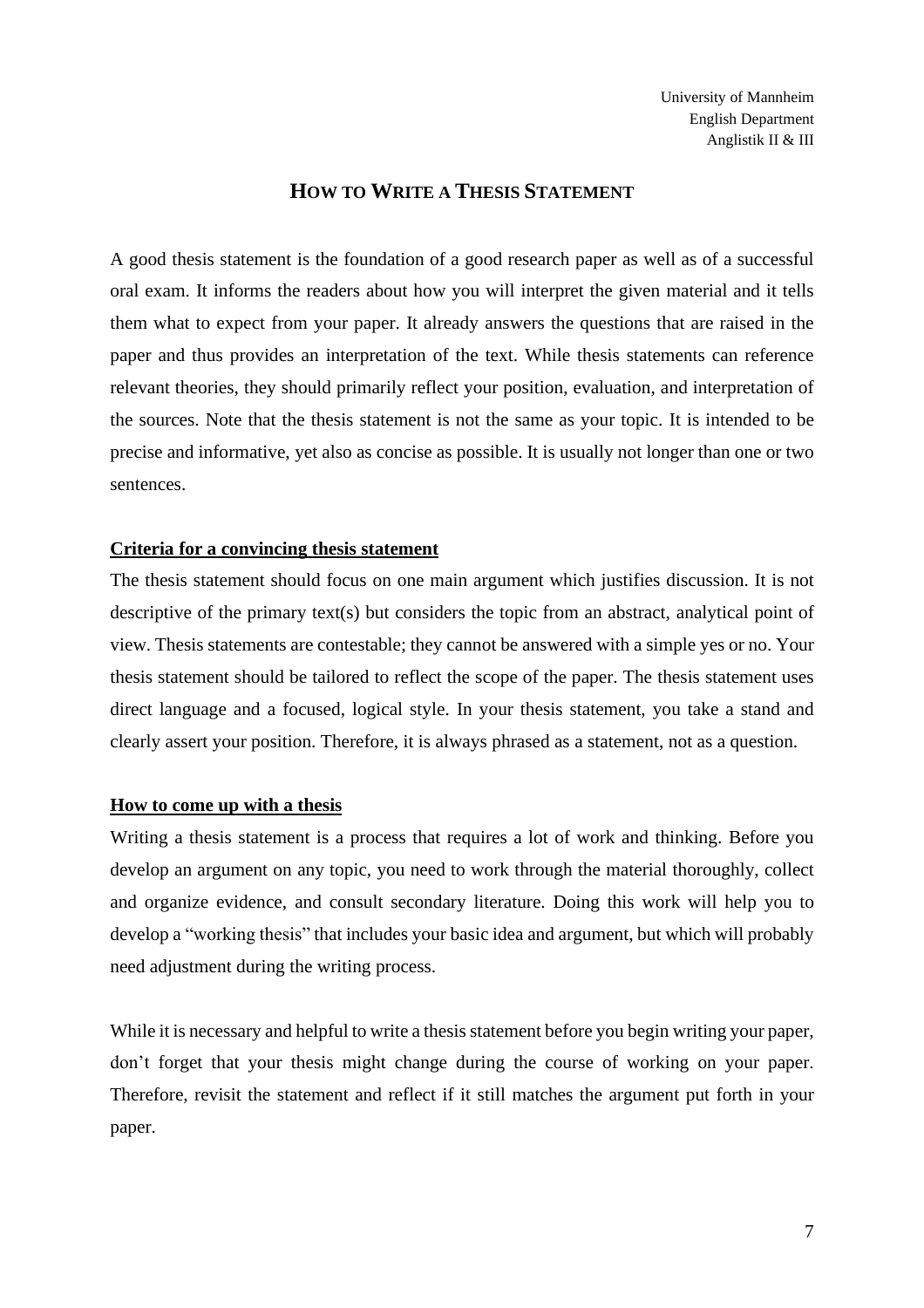#### **Common problems and possible improvements**

#### **I. The non-thesis thesis**

A thesis statement takes a position on an issue. It is different from simply stating your topic in that a thesis statement is not neutral. Besides the topic, it announces your argument.

Insufficient Thesis Statement: This paper is going to examine if Jane Eyre is a modern woman or not.

Better Thesis Statement: Despite its seemingly radical outline Charlotte Brontë's *Jane Eyre* reaffirms traditional gender roles by promoting the Victorian ideal of the Angel in the House while at the same time punishing female characters who step out of line.

#### **II. The overly broad thesis**

The thesis statement should be as precise as possible, and it should fit the scope of the paper. Besides selecting a smaller topic, you can narrow down your thesis by specifying the method or perspective, and by clearly delineating certain limits.

Insufficient Thesis Statement: The construction of space is important in literature dealing with immigration.

Better Thesis Statement: In Monica Ali's *Brick Lane*, the construction of space illustrates the personal development of the protagonist from a dependent, insecure immigrant to an independent woman.

#### **III. The incontestable thesis**

The thesis statement must be worthy of discussion and arguable. Therefore, it should represent a view that might be contested. Sometimes, however, thesis statements present arguments that are tautological or so universally accepted that there is no need for further discussion.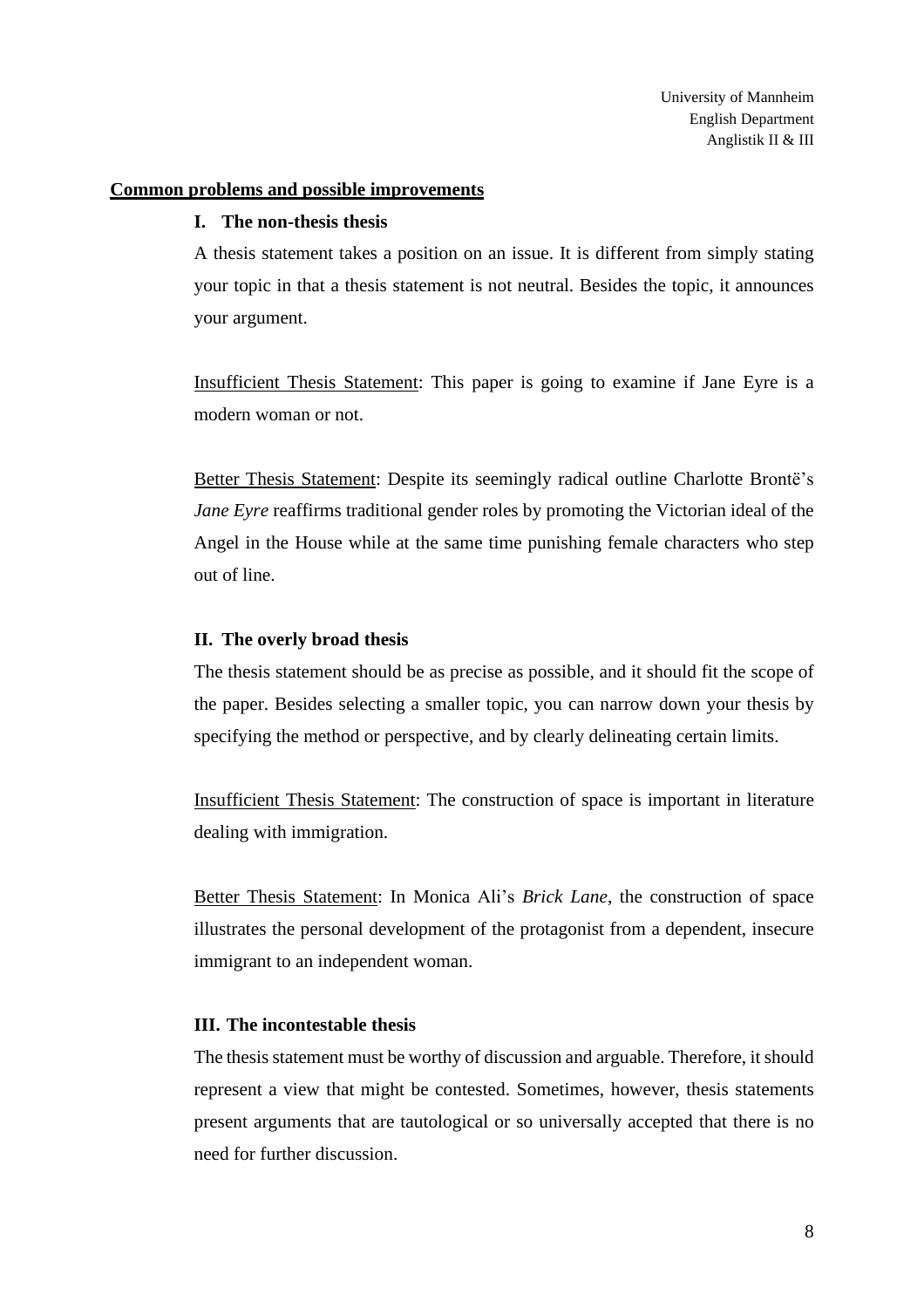Insufficient Thesis Statement: Shakespeare's Hamlet hesitates.

Better Thesis Statement: Shakespeare's Hamlet hesitates because of an intellectual insecurity caused by the incompatibility of his Protestant education and the Catholic concept of purgatory.

# **THE SECTIONS OF A TERM PAPER**

Your running text consists of 1) an introduction, (usually, 2) a more theoretical section delineating central concepts or the framework upon which the analysis is based, 3) the analysis, and 4) a conclusion. Note that a separate theoretical section is not always required; usually, the further advanced a paper is, the more advisable such a section becomes. Adhere to guidelines and requirements based on your course and instructor.

The most conventional structure of a term paper follows the above order: 1) introduction; 2) theory chapter(s); 3) analysis, and 4) conclusion. In some cases, a less rigid structure merging especially sections 2 and 3 is advisable – consult your supervisor when in doubt.

Usually, your introduction and conclusion are listed as said; they are not given titles. However, choose thematic, conclusive titles for the chapters in your theory section and your analysis (instead of "theory" and "analysis").

Exemplary chapters of a term paper:

- 1. Introduction
- 2. Black British Literature: Development and Concerns
	- 2.1 Black Britain in Perspective
	- 2.2 Black British Literature and Englishness Retold
- 3. Revising History: World War II and the Windrush Myth in *Small Island*
- 4. Remapping the Nation: Centre and Periphery in *Small Island*
- 5. Conclusion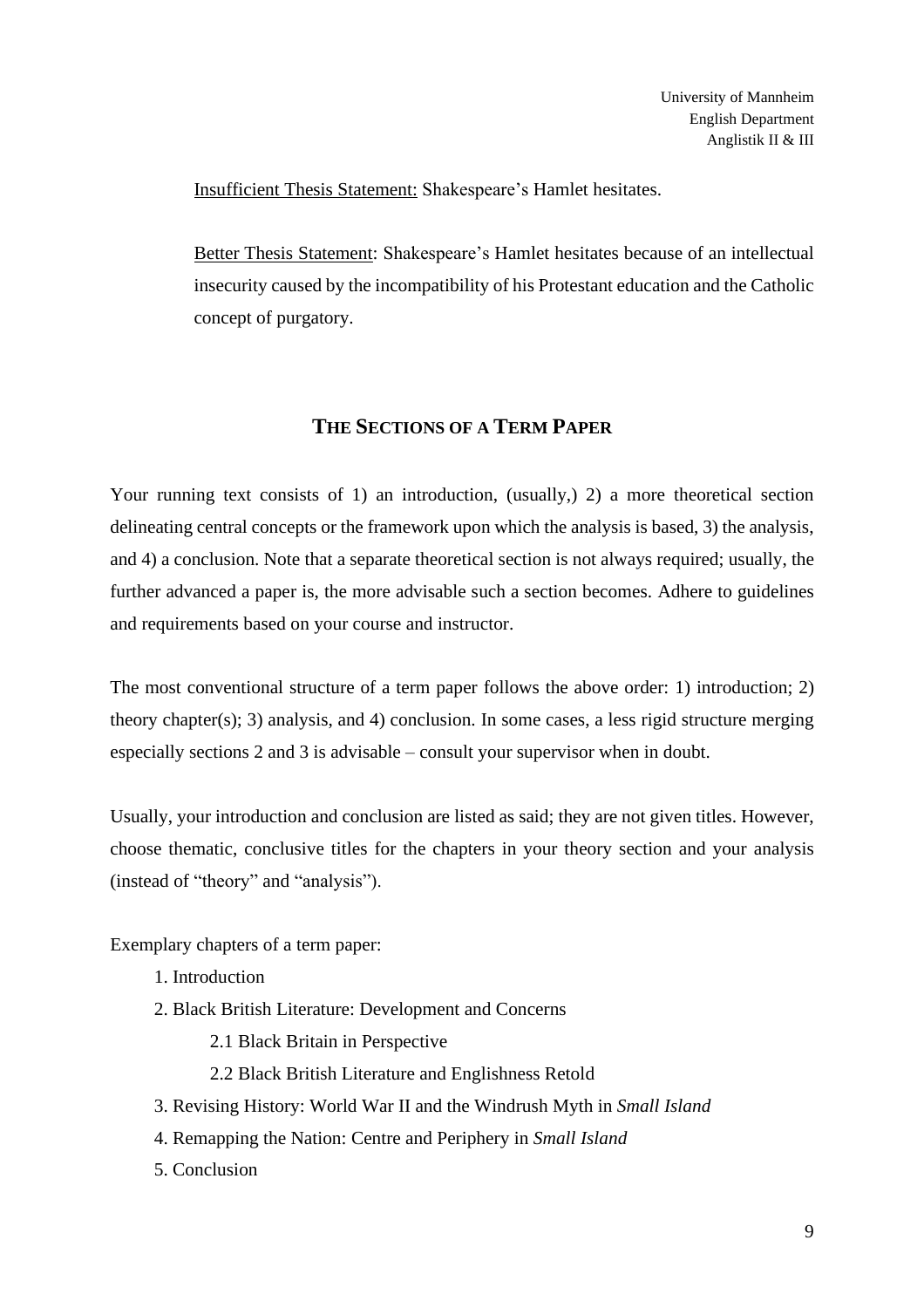Please note: the number of chapters for sections 2) and 3) may vary. You can divide your chapters into subchapters, but only include a sub-chapter (e.g. 2.1) if you have at least one further sub-chapter (e.g. 2.2). Matching aspects should be subsumed under one (sub-)chapter. Use chapters and sub-chapters to create structure and clarity, but refrain from an excessive number of sub-chapters as well as from too many hierarchical levels (for a regular term paper, one sub-level usually suffices). In general, a sub-chapter should comprise at least half a page. Do not start a sub-chapter immediately below the general chapter heading (e.g. 2), but insert at least one paragraph introducing the wider chapter. Make sure that your chapters follow logically upon one another and make your writing reflect this through smooth transitions between the different sections of your paper.

Your paper will profit substantially from being based on a good **thesis statement**. Like other academic papers, your term paper should present an argument to the academic community. Thus, the goal of your paper is to substantiate the thesis statement. Structuring your paper around the thesis statement will automatically enhance the **coherence** and **consistency** of your writing: all sections should make a point and contribute to the overall argument. Keep focused on your topic and thesis statement and do not digress into aspects marginally related but not relevant to your argument. Avoid redundancies (i.e. stating the same thing again and again), and do not contradict yourself in the course of your paper; in particular, do not deviate from your initial thesis statement in the course of your paper. This does not mean that you should glimpse over possible contradictions or controversial positions in the secondary and primary literature: instead, write in a differentiated manner and reflect on these.

The sections of your paper should comprise:

#### **I. Introduction:**

- Present the topic, thesis statement, approach, and argument. Refrain from simply listing both topic and thesis statement – "my thesis statement is: ..." – and weave them into the text instead, ideally pointing out the relevance of the topic and approach to the text(s).
- It can be useful to contextualize your topic (e.g. by situating it within academic discourse; through reference to current cultural, political, etc. issues; a pertinent quote or question; or historical contextualization).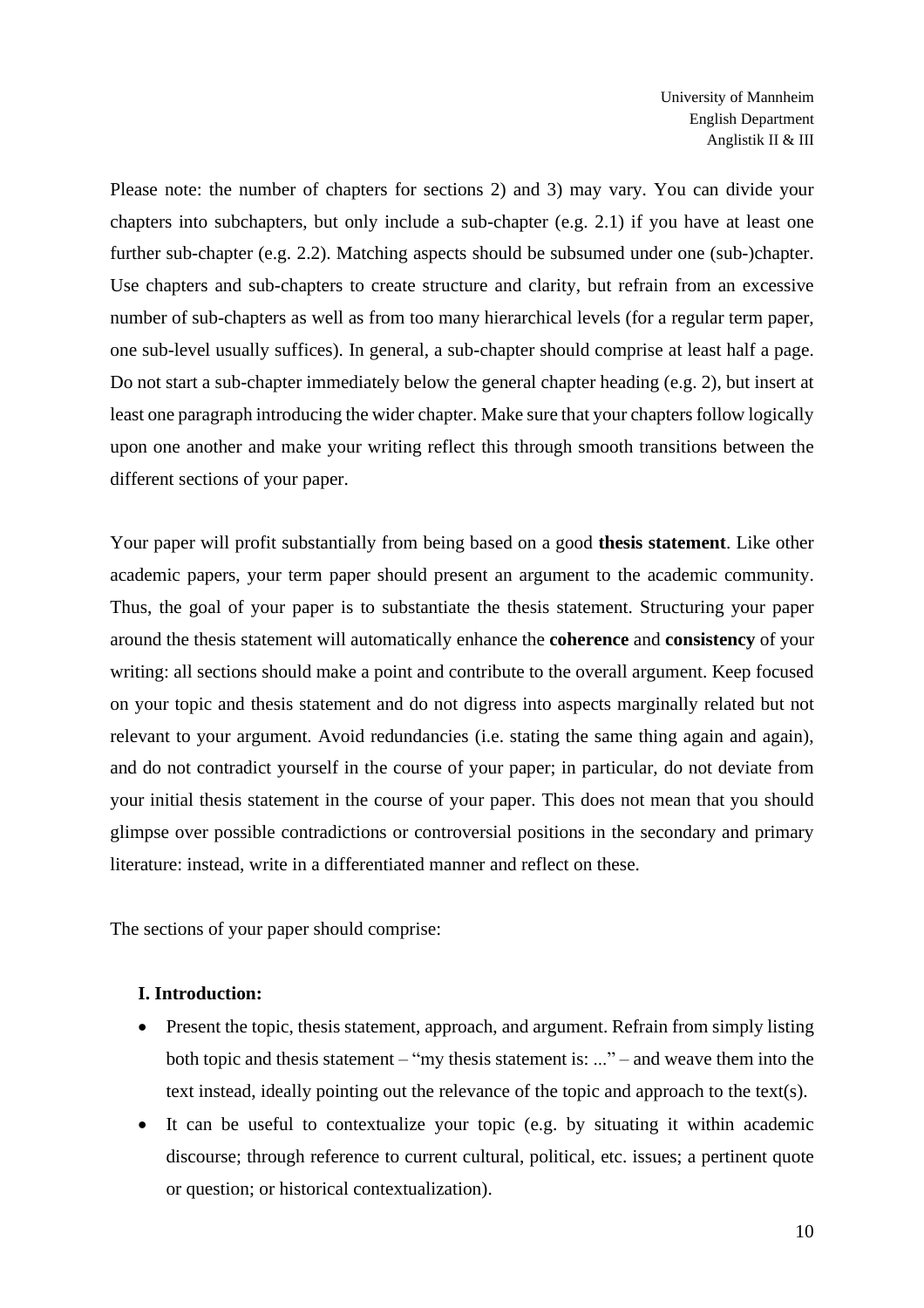- You may introduce central questions that will guide your writing.
- Briefly introduce the primary text(s) with regard to its overall themes and the topic of your paper.
- Provide an outline of your structure show how you will approach your argument and which theory you will use to do so (i.e., rather than listing the chapter titles you should present your line of argumentation and the role of each chapter for this argumentation).
- An advanced paper can include a brief overview of the relevant research literature and prevailing positions within the field.

## **II. Theory Section**

- All concepts and approaches you introduce should be relevant for your analysis.
- You should demonstrate a thorough understanding of the theoretical texts you consult; i.e., explain their core ideas in your own words, and do not rely on quotes to make a point for you, but analyze and discuss them (this means that paraphrases are often preferable over direct quotes; use the latter if the wording is particularly to the point).
- Engage critically with the research you consult, i.e. contextualize given positions and, if pertinent, point out inconsistencies or outdated assumptions.
- Make clear how your selected theory connects to your argument.

## **III. Analysis**

- Provide a close reading of the primary text(s); i.e. *analyze* selected text passages (this begins with a detailed description of what is depicted and how it is depicted, using the adequate terminology) and *interpret* them (draw conclusions pertaining to the wider text and to your argument).
- A term paper does not require extensive plot summaries; a short contextualization of specific characters and scenes is absolutely sufficient (assume that your reader is familiar with the work(s) but has not read them recently).
- Provide sufficient quotes from the text(s) to illustrate your findings and analyze and interpret especially longer quotes thoroughly.
- Proceed in an analytical instead of descriptive manner: avoid reproduction of plot and consider the text(s) from an abstract angle instead (i.e., ask *how* and *why* rather than *what*).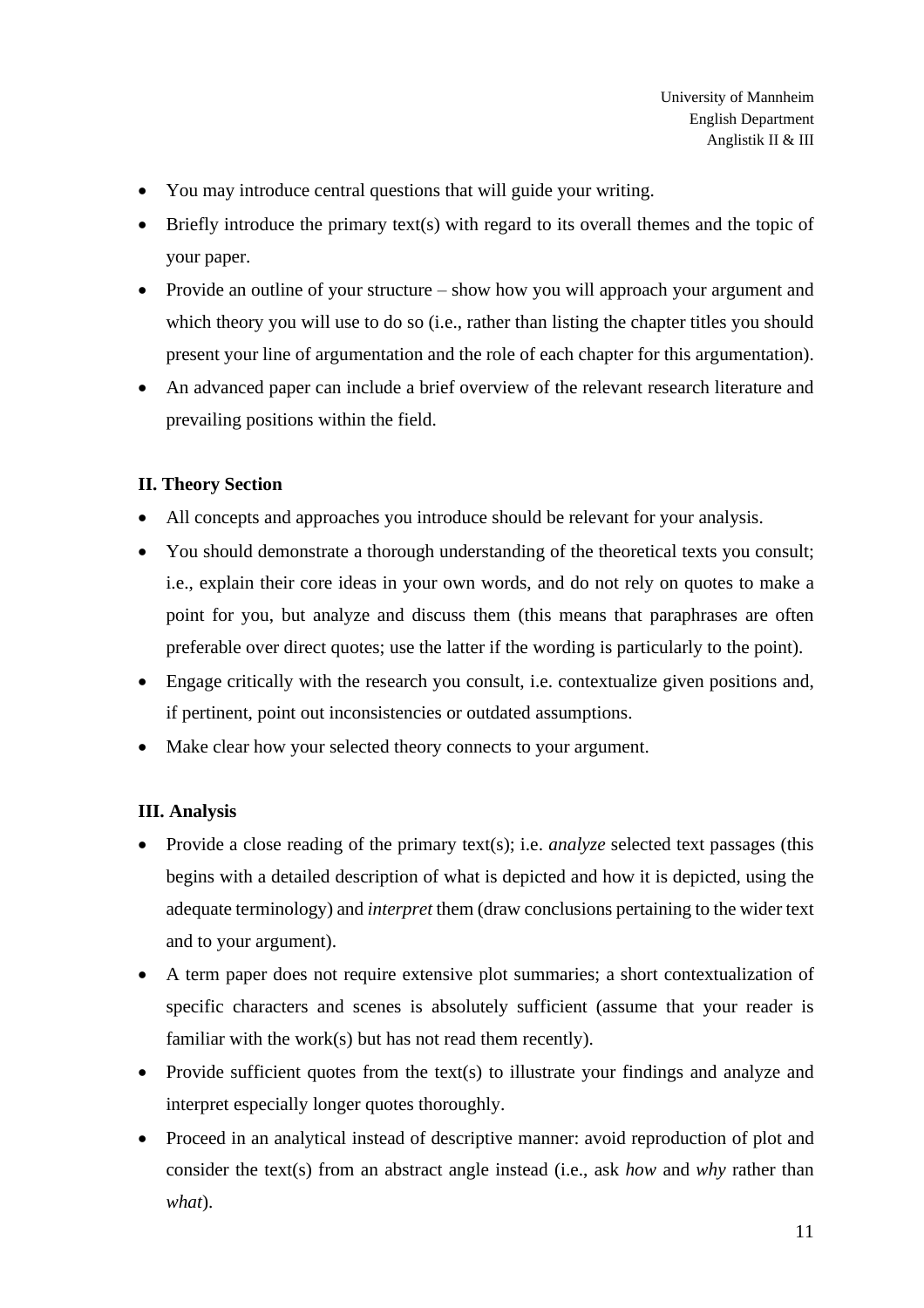- Use the concepts and approaches introduced in the theory section; this will also enhance the level of abstraction of your analysis.
- Consult and quote secondary literature either to support your argumentation or to invalidate claims through your own line of argument.
- Do not rely on biographical details of the author as evidence for your interpretation. (In general, such information is rarely relevant.)
- Generate coherence by basing the structure of your analysis upon your thesis statement, i.e. build up a larger argument instead of analyzing isolated aspects of the text without making the connection to your argument clear.
- Do not conduct an analysis (e.g. of formal features) if it is irrelevant to your argument!
- The analysis should make up the largest part of your paper.

## **IV. Conclusion**

- Return to your thesis statement.
- Synthesize your main findings and consider them within a larger frame rather than summarizing them.
- In order to arrive at this level of abstraction, reflect on your findings. Ask yourself: what are their implications?; where in the field does this position my work and how have I contributed to the existing research?; how do my topic and findings resonate with a wider context (social, political, cultural, etc.)?
- It can be useful to consider the findings in the context of the primary text(s) and its concerns as a whole.
- You can point to areas for further inquiry or to other literary works marked by similar concerns.
- You can equally return to questions or concerns raised in your introduction.

# **TIPS FOR ACADEMIC WRITING**

As mentioned above, a term paper or other academic writing is intended to present and defend a claim within an academic community. Your writing entails positioning your claim within an existing academic context or even an ongoing academic debate. In order to successfully engage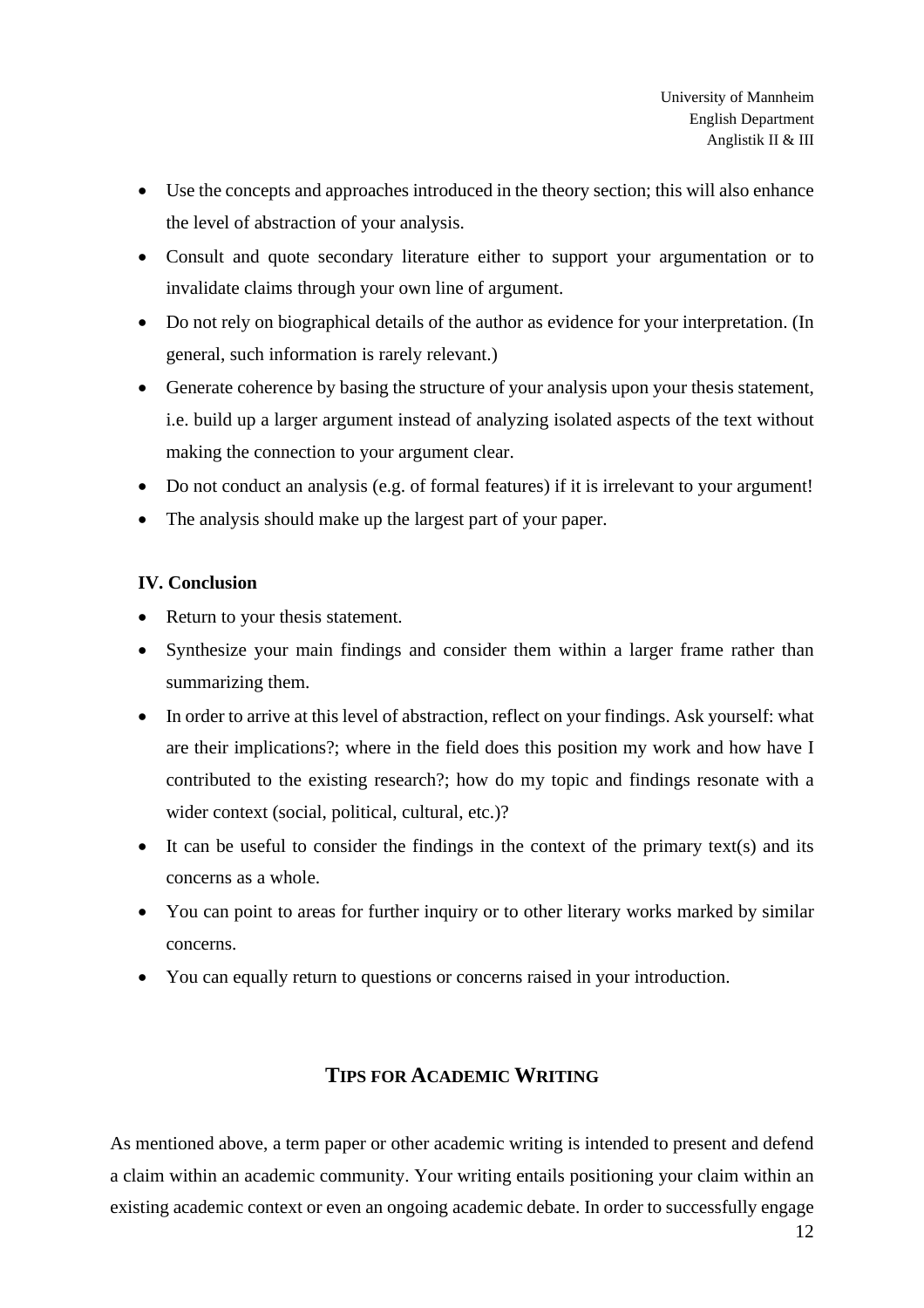in this context, you must pay careful attention to both academic **conventions** and **register**, as well as **structure** and **style**.

## **Academic Writing Conventions**

Engaging in academic discourse via writing requires that you follow the prescribed conventions. These are treated thoroughly in the *ABCs of Style: Manual of Style for Linguistics and Literary Studies*, and papers in literary studies are expected to adhere to the modified MLA formatting guidelines presented there.

In general, formatting and citation conventions vary depending on the type of work you are writing and your audience – this means that you may need to follow different conventions for different assignments. Always review and follow the specific guidelines for your course or provided by your instructor.

## **Academic Register**

Academic writing is formal writing. This may differ significantly from other writing you may have done or texts you may have read during your studies or elsewhere. In general, writing in an academic register necessitates avoiding:

- Slang and emotive language.
- Contractions (e.g. *don't/can't/won't* should be spelled out *do not/cannot/will not*).
- Inconsistent verb tenses and language use. Stick to either General American or British English.
- Pronouns like *I, you, we,* etc. keep writing impersonal. Depending on your instructor, the first person pronoun may be used to avoid artificial and overly-complicated phrasing.
- Sweeping generalizations use references to support your points and be aware that your claim may be the subject of some debate.
- Overreliance on quotations or sources don't copy huge chunks of text or expect the quotes you do use to speak for themselves.
- Charged language academic writing should be emotionally neutral. Refrain from personal value judgments or evaluations.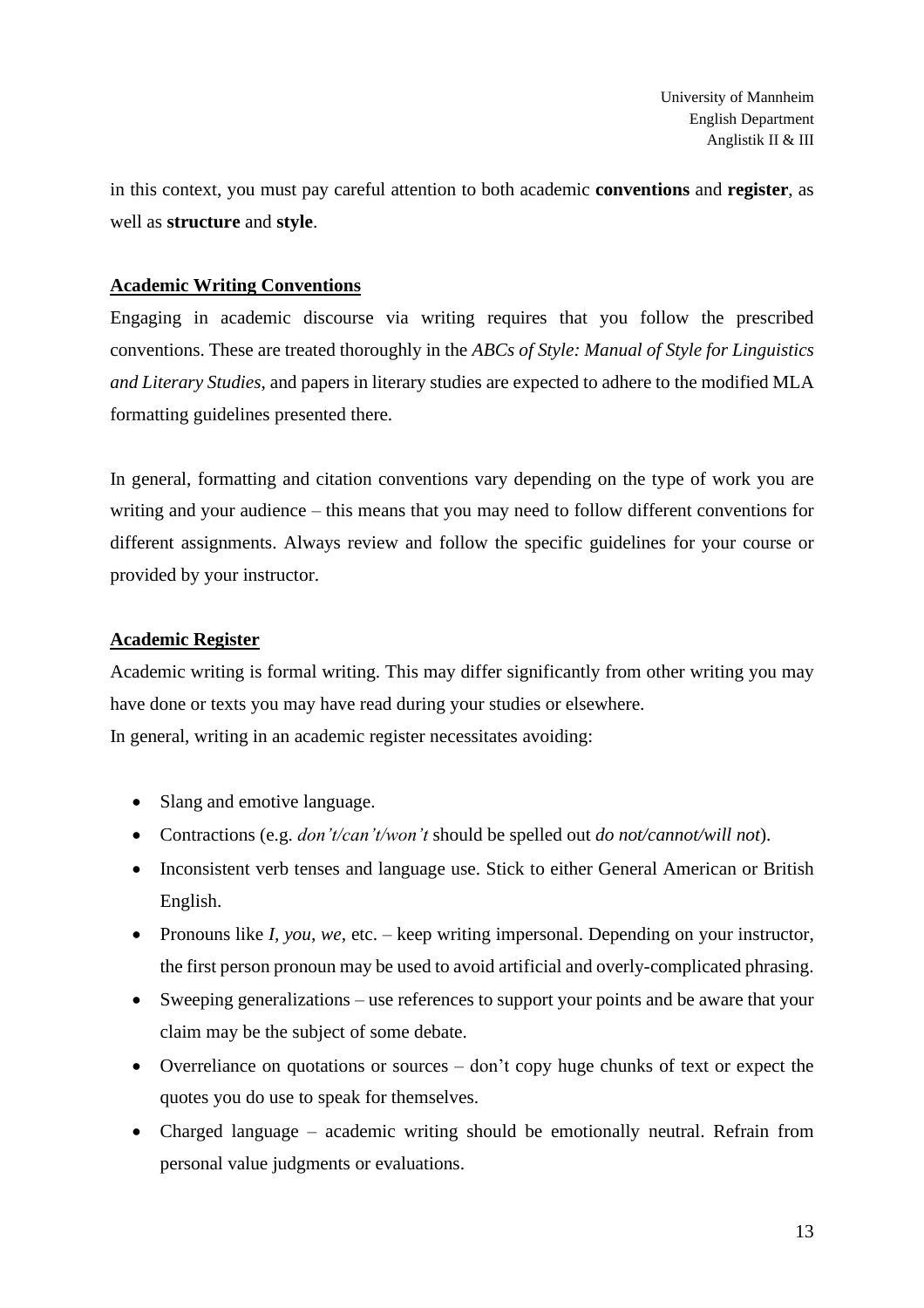#### **The following can be helpful:**

- Use present tense throughout when discussing a literary text.
- When writing in English, active constructions are preferable over passive constructions.
- Keep your writing clear and concise: avoid overly complex phrasing and obscure vocabulary.
- Observations should be formulated to the point and be pertinent to the topic and text. Avoid vague phrasing such as *in many ways…*, *it is very important*…, etc. Refrain from universalizing reflections on the human condition.
- If you reproduce discriminatory discourse for the purpose of analysis, be sure to mark it as quoted material. Be sensitive towards marginalized groups and the impact of your language choices.
- Make sure you're applying correct and adequate terminology.
- Provide clear support and evidence for your claims. Avoid tautological phrasing and argumentation, such as supporting a claim by re-stating it.

## **Structure & Style**

Within the overarching organization of your paper, presented above, the structure and style of your writing influence how effectively you can develop and support your thesis. In an effective academic paper, the writing flows smoothly from one idea to the next, from paragraph to paragraph, allowing the reader to understand and hopefully be persuaded by your argument. *Structure* generally refers to the organization of writing at a smaller scale, such as within

sections or chapters, or more specifically, at the paragraph level. Some general tips for effective paragraph structure are:

- Each paragraph should be centered around <u>one</u> point/sub-point, which should be stated at the beginning in some kind of topic sentence.
- While there are no hard and fast rules for how long a paragraph should be, they should never be one sentence or longer than one full page.
- Use some evidence from an outside source, such as a quote or paraphrase, to support your point, but this should be a small percentage of the paragraph. Most of the text should be your own writing and ideas.
- Explain any source evidence you provide and why or how it supports your argument.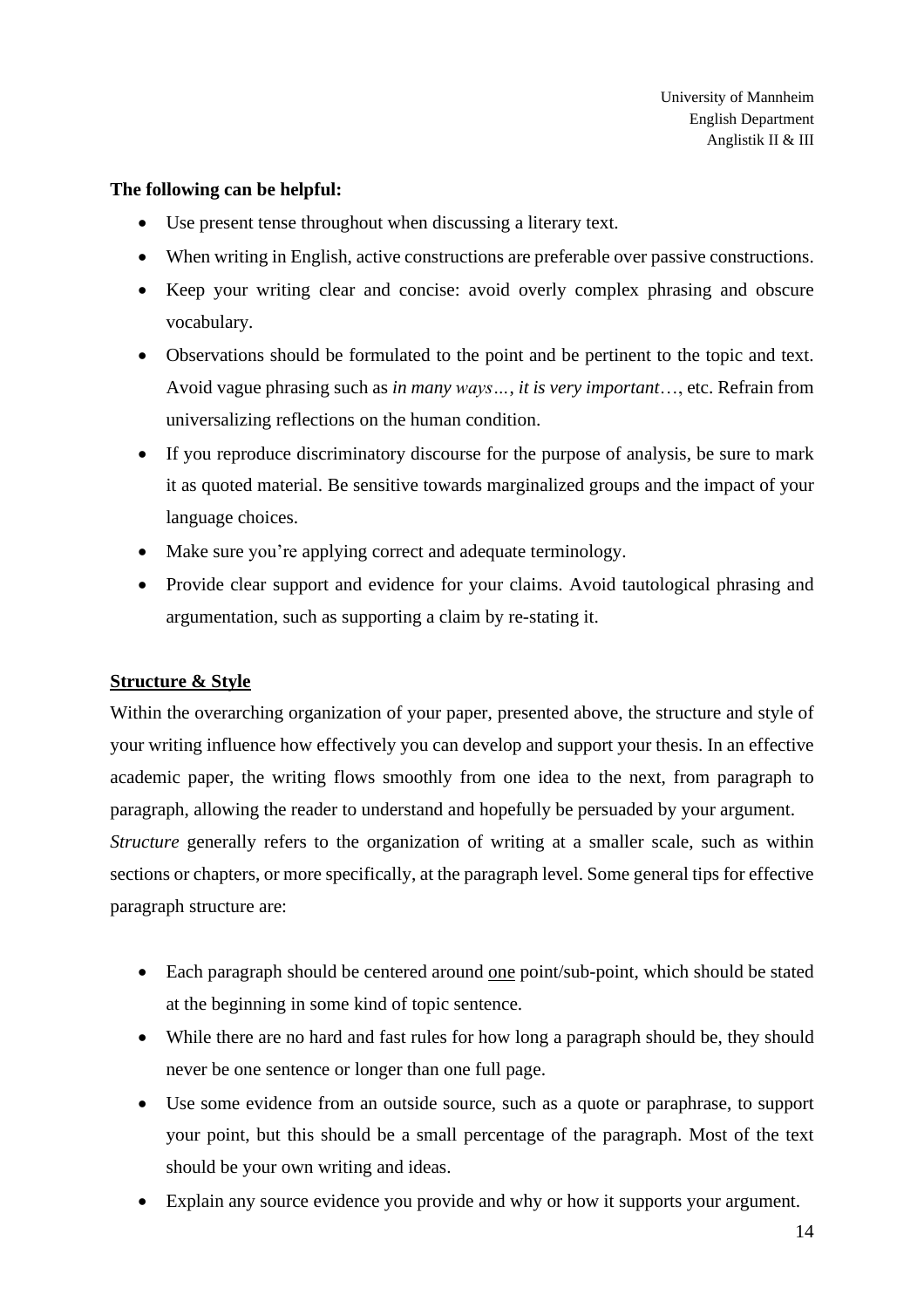• End with a sentence that restates the point(s) you've just made and/or provides a connection to what comes next.

There are several templates or guides to paragraph structure which you may find helpful when starting out writing. They can be utilized to ensure that you are not forgetting an important structural component or to help check paragraphs which seem too long or too short. Over time, however, you will develop your own strategies for structuring paragraphs, and they do not have to follow a specific formula as long as all the necessary elements are there.

One such template is the PIES model for paragraphs. PIES stands for Point, Information, Example + Explanation, and Summary. Effective paragraphs should include each of these, generally in this order.

- Point each paragraph should begin with your analysis of an idea (sub-point of your thesis) stated through a clear topic sentence.
- Information a group of follow-up sentences which explain the idea and show its importance or relevance should follow; you may also provide any necessary information needed to better understand the point being made.
- Example  $+$  Explanation use a specific example, quote, or paraphrase to support your point and 'show' the reader what you mean; do not forget to explain how and why this example or illustration supports the point presented at the beginning of the paragraph.
- Summary summarize the point you've just made and connect it back to a larger point within the whole section or chapter and/or your central claim (thesis statement).

The term *style* represents the linguistic choices you make as a writer in order to develop the **coherence** and consistency of your argument. Coherence or cohesion in writing means that the ideas flow smoothly from one to the next, with clear connections and little confusion of the reader. This can be achieved through the use of specific grammatical structures and guiding language.

Guiding language, or signposting, is used to help readers follow ideas and remember the points you have made as well as how they are connected. These can be full sentences or single words